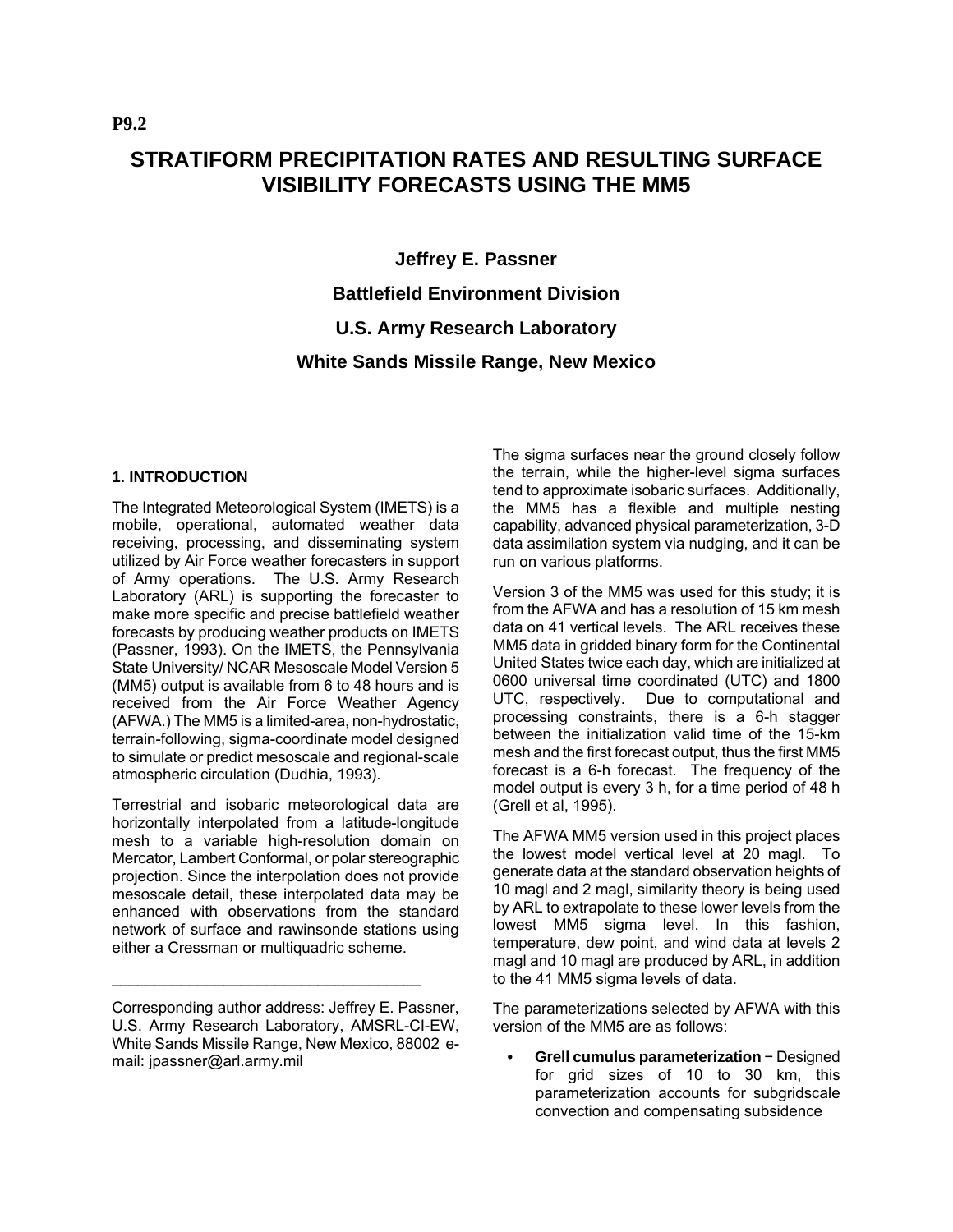- **MRF planetary boundary-layer model** − Parameterizes the mixture of heat, moisture, and momentum in the boundary layer.
- **Reisner mixed phase explicit moisture microphysics** − Cloud and rainwater fields and ice processes are predicted explicitly. No graupel or riming processes are calculated.
- **Dudhia cloud radiation** − Provides solar and infrared fluxes at the ground and atmospheric tendencies resulting from the radiative processes.
- **MM5 five-layer soil model Temperature** predicted in 1,2,4,8,16 cm layers with fixed substrate below using the vertical diffusion equation**.**

#### **2. PRECIPITATION RATES FOR THE MM5**

The MM5 has many different ways to treat precipitation physics. The explicit schemes treat resolved precipitation physics while implicit schemes treat the non-resolved precipitation physics. In the MM5 version being discussed here, the explicit scheme is used with the Reisner mixed-phase ice scheme. The scheme is activated whenever gridscale saturation is reached. The equations for water vapor, cloud water (ice), and rain water (snow) mixing ratios are based on the conservation of moisture but add the effects of the Reisner microphysics package. An example of these equations, the equation for rain water (snow if below 0 °C) mixing ratio, is:

$$
\frac{\partial p^* q_r}{\partial t} = \left[ \frac{\frac{\partial p^* uq}{m}}{\frac{mx}{m}} + \frac{\frac{\partial p^* vq}{m}}{\frac{my}{m}} \right] \frac{\partial p^* q_r \sigma}{\partial \sigma} + \delta_{nh} q_r DIV \frac{\partial V_f \rho gq}{\partial \sigma} + \rho^* (P_{RE} + P_{Re} + P_{RA} + P_{SM} + P_{CI}) + D_{qc}
$$
\n(1)

where

 $m = map factor$  $p^* = p$  star

 $q_r$  = mixing ratio of cloud water

σ = sigma

 $\delta_{\rm nh}$  = non-hydrostatic constant

DIV = divergence

- $V_f$  = fall speed of rain or snow
- $p =$  density of air
- G = acceleration of gravity
- $P_{RF}$  = the evaporation of rain and sublimination/deposition of snow
- $P_{RC}$  = conversion of cloud to rain (ice to snow)

 $P_{RA}$  = accretion of cloud by rain (ice by snow)

 $D_{qc}$  = diffusion term

- $P_{SM}$  = snow melt
	- $P_{CI}$  = heterogeneous freezing of cloud water to cloud ice

The terms  $P_{SM}$  and  $P_{CI}$  are the two terms added to the simple ice phase scheme. In the Reisner scheme, snow does not melt instantaneously above 0 °C. Additionally, supercooled water can exist below 0 °C and unmelted snow can exist above 0 °C. Separate arrays are used to store vapor, cloud, cloud ice, and snow.

The mixing ratio of rain water is used as a key parameter in the fall speed term, which determines the rainfall rate at the surface. The equation for the fall speed is:

$$
V_f = a \frac{\Gamma(4+b)}{6} \lambda^{-b}
$$
 (2)

where

 $V_f$  = fall speed

- $\Gamma$  = gamma function
- a = 841.9946 for rain or 11.72 for snow

 $b = 0.8$  for rain or 0.41 for snow

The value of  $\lambda$  from eq 2 is determined in eq 3: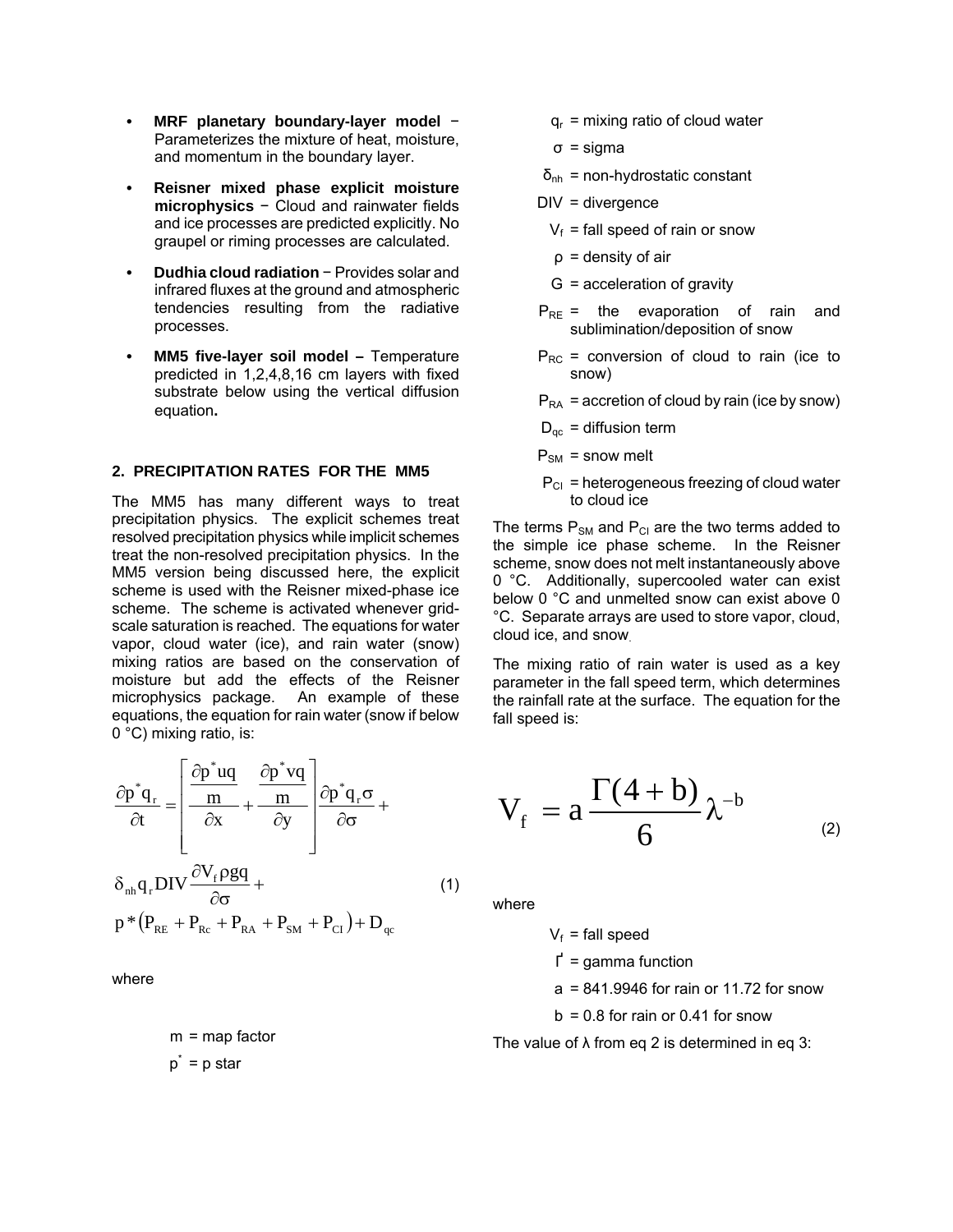$$
\lambda = \left(\frac{\pi N_{_0}\rho_{_W}}{\rho q_{_r}}\right)^{1/4}\quad \ \ \, {\scriptscriptstyle (3)}
$$

where

$$
\pi = 3.1416
$$

- $N_0$  = Marshall-Palmer intercept parameter  $8$ x10 $^6$  m $^{-4}$
- ρ = mean air density of rain or snow particles (1000 and 100 kg  $\text{m}^3$ )

#### **3. EVALUATION OF MM5 PRECIPITATION FORECASTS**

Two types of evaluation were done in this study. The first was for "YES/NO" forecasts and used a contingency table to evaluate the result by comparing the forecasted values against the observed values. The standard evaluation techniques include the probability of detection (POD), false alarm rate (FAR), the correct non-event (CNE), critical success index (CSI), true skill score (TSS), and bias. Further error evaluation was done using the mean absolute difference (AD) and rootmean square error (RMSE). Typically, the values of RMSE are proportional to those of the AD (Ott, 1977).

#### **3.1***. Evaluation of MM5 Precipitation Forecasts*

There were approximately 25 model runs done in a variety of locations in the United States in this study; however, there was an emphasis on typical wintertime cases and stratiform precipitation since the main goal was to study precipitation rates, precipitation type, and the resulting surface visibility.

To verify these data, hourly surface observations were selected at a variety of unique terrain locations on the grid generally separated by 50 km or more. This was done so that the influence of terrain could be included on the resulting precipitation totals. Each hourly surface observation includes a coded value for the accumulated precipitation over the past hour. Unfortunately, the precipitation rates produced by the MM5 are an average rate determined by the total precipitation output from the model over a 3-h period. Assumptions must be made that the model precipitation is steady rate, which may be a safe assumption for stratiform precipitation, although stratiform precipitation can vary with time. An effort was made to eliminate all convective precipitation cases in this study. This is not always feasible as even the most uniform precipitation sometimes contain mesoscale features that can enhance precipitation rates on smaller scales.

#### **3. 2** *Results of the MM5 Precipitation Forecasts*

The most basic evaluation of the model precipitation forecasts was to investigate how well the model forecasted the "YES/NO" forecast of precipitation. Table 1 displays these data for the winter months of 2003 using 463 surface observations. The results indicate that the MM5 has a POD of forecasting precipitation 82 percent of the time in this study with a fairly high FAR of 0.42 and a bias to overforecast precipitation as seen by the bias of 1.42. The number of cases with observed precipitation is 33 percent which agrees with other work done by Passner (2003).

Table 1. "YES/NO" Forecasts of Precipitation During the Winter Season in 2003.

| <b>Model Precipitation</b> | MM <sub>5</sub> |
|----------------------------|-----------------|
| Samples                    | 463             |
| POD                        | 0.82            |
| <b>FAR</b>                 | 0.42            |
| <b>CNE</b>                 | 0.70            |
| CSI                        | 0.51            |
| <b>TSS</b>                 | 0.52            |
| Bias                       | 1.42            |
| Cases with precipitation   | 33%             |

#### **3.3** *Precipitation Rates*

It is impossible to derive the instantaneous precipitation from a surface observation; therefore, the precipitation rates, as already mentioned, are not exactly matched. However, these data in table 2 provide a valuable glimpse of rainfall intensity from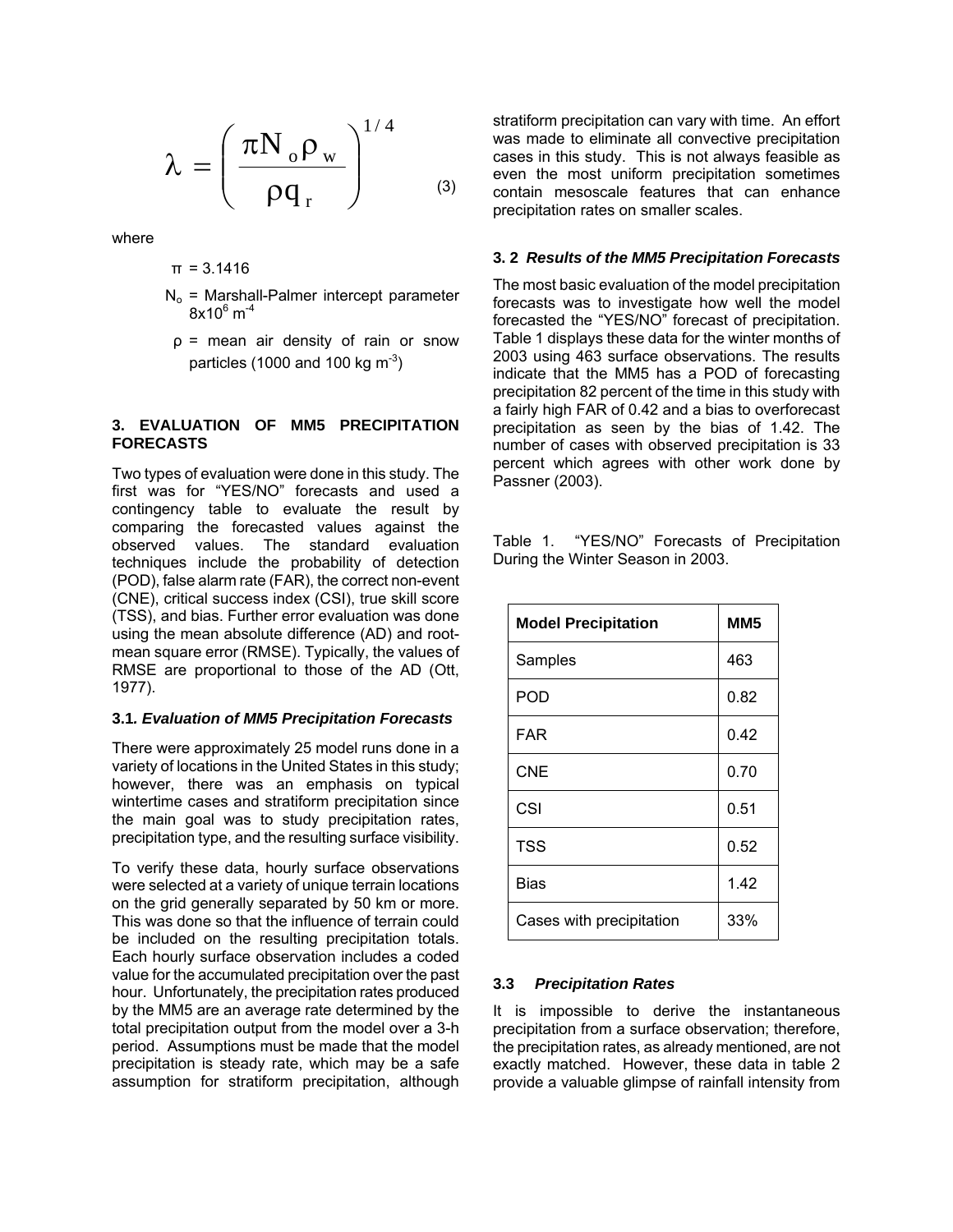the models. Table 2 displays the results of the precipitation rates, and as might be expected, the RMSE is higher when precipitation rates are higher, thus there is a definitive relationship between the error and the intensity of the precipitation. Overall, the sample size for the hourly data is small; however, there is an intriguing trend noted in these data for the MM5 where the precipitation rates are less than the observed precipitation rates through the first 12 h of the model runs followed by a sudden reversal at the 15-h forecast period as the forecasted precipitation rate becomes greater than the observed rates.

Table 2. Statistical Analysis of Precipitation Rates from the MM5.

| MM <sub>5</sub><br>(hours) | <b>Samples</b> | AD<br>(mm/h) | <b>RMSE</b><br>(mm/h) | Fcst<br>Ave<br>(mm/h) | <b>Observed</b><br>Ave<br>(mm/h) |
|----------------------------|----------------|--------------|-----------------------|-----------------------|----------------------------------|
| 09                         | 42             | 1.01         | 2.37                  | 0.84                  | 1.02                             |
| 12                         | 45             | 1.24         | 2.33                  | 0.95                  | 1.20                             |
| 15                         | 49             | 1.12         | 1.90                  | 0.89                  | 0.61                             |
| 18                         | 52             | 1.37         | 2.45                  | 1.43                  | 1.29                             |
| 21                         | 33             | 1.18         | 1.88                  | 1.15                  | 0.82                             |
| $>= 24$                    | 83             | 0.71         | 1.02                  | 0.81                  | 0.58                             |
| Total                      | 304            | 1.09         | 1.99                  | 1.01                  | 0.92                             |
|                            |                |              |                       |                       |                                  |

According to Dudhia (2003), the precipitation may take several model time steps between production and when it finally reaches the ground; thus, the precipitation rates may be expected to be less than the observed rates in the early forecast periods. It is encouraging to note that the MM5 does seem to follow the natural variation in rainfall rates such as at 18-h when precipitation rates increase as does the observed precipitation rates.

As seen in table 3, over a 24-h forecast, the MM5 does show a bias to overforecast precipitation and this agrees with the general pattern to overforecast the precipitation rates after the 12-h forecast period as seen in table 2.

Table 3. MM5 24-h total precipitation forecast errors (mm).

| MM <sub>5</sub><br>$24-h$<br>Precip | <b>Samples</b> | AD<br>(mm) | <b>RMSE</b><br>(mm) | Fcst<br>Ave<br>(mm) | <b>Observed</b><br>Ave (mm) |
|-------------------------------------|----------------|------------|---------------------|---------------------|-----------------------------|
| MM <sub>5</sub>                     | 90             | 8.89       | 12.20               | 19.81               | 13.72                       |

### **3.4** *Precipitation Type*

An interesting question is: Does the precipitation type have any influence on the rainfall rates, snowfall rates, or total precipitation amounts? In this study, the routine developed at ARL is used to determine if the precipitation will reach the surface as rain, snow, freezing rain, or some mixture of rain and snow. The routine is implicit, so it is run as part of the post-processor from the MM5. Using the ARL method, only the lowest 10,000-ft above ground level is used, since most stratiform precipitation falls from clouds below that level and the temperature is usually below 0 °C in typical wintertime precipitation above that level. Listed below are some of the key assumptions of the precipitation-type software:

- Uses the forecasted wet bulb temperatures rather than temperature.
- If all layers are below freezing, then precipitation will be snow. If all layers are

above 0 °C then precipitation will be rain at the surface.

- Freezing rain is forecasted when some layer above the surface is above 0 °C and the surface is at 0 °C or less. Calculate the depth of the elevated warm layer, which will help determine if falling snow will melt and later become freezing rain.
- Calculates the near surface-layer average temperature to know the depth of any warm or cold layers near the surface.
- If the routine finds a borderline case between rain and snow, it becomes a "mixed" case.

During the winter season of 2003, nearly 500 surface observations were collected to coincide with areas where the MM5 was run. In table 4, the results of the precipitation type study from the MM5 are shown.

Table 4 indicates encouraging results, especially in the snow forecasts. In 98 percent of the MM5 snow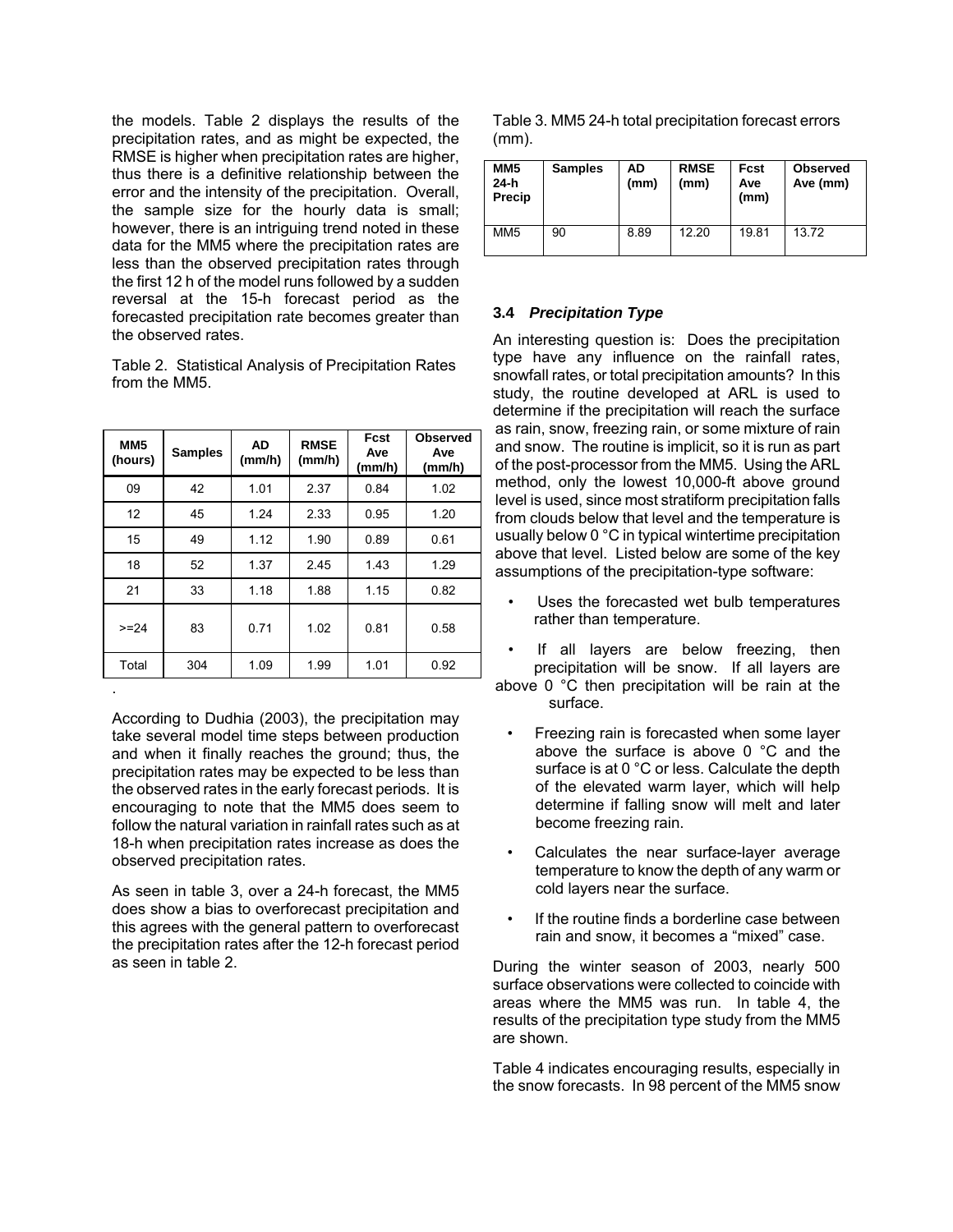cases, snow was correctly predicted as the precipitation type. There was a higher error in the rain forecasts, although the POD of rain was still 75 percent in the MM5. It should be noted, the error of forecasting rain and having freezing rain occur is a function of the model not forecasting surface temperatures cold enough. Even an error of 0.1 °C can cause this forecast to be incorrect. As noted by Passner (2003), the MM5 has a slight bias to underforecast the temperature in moist underforecast the temperature in environments, thus this cold bias helps to drive the MM5 boundary-layer temperature lower and results in a higher POD for snow forecasting. The main bias in the precipitation-type software is that too many rain forecasts are actually being observed as snow, freezing rain, or mixed precipitation.

Table 4. MM5 Precipitation-type Forecasts (horizontal) and Observations (vertical) for all forecast hours.

| Fcst/Obs         | <b>None</b> | Rain | Snow | Freezing<br>Rain | <b>Mixed</b> |
|------------------|-------------|------|------|------------------|--------------|
| None             | 218         | 67   | 15   | 0                | 3            |
| Rain             | 20          | 55   |      | 0                | 0            |
| Snow             | 13          | 8    | 44   | 0                | 3            |
| Freezing<br>Rain |             | 6    | 0    |                  | 0            |
| Mixed            |             | 4    | 0    | 0                |              |

The sample size for freezing rain and mixed precipitation was very small as only about 4 percent of all the precipitation observations were freezing rain and approximately 4 percent were mixed precipitation. As noted in the tables, the precipitation-type software rarely forecasts freezing rain or mixed precipitation, most likely because the models cannot achieve a detailed enough profile of the temperature and moisture.

A final area to investigate was: How do the precipitation rates vary with the precipitation type in the model. Table 5 shows the differences in the forecasted and observed precipitation rates for rain and snow in the MM5.

In table 5, the results do indicate another significant trend; the precipitation rates for snowfall are considerably less than the rates for rain. It is not immediately obvious why this may be, but it may be related to the cloud microphysics and the ability of the atmosphere to hold higher amounts of moisture when it is warmer. In this study, no detailed investigation was done to explain this trend, but the model does seem to follow the observations very well.

Table 5. Precipitation rates for rain and snow (all MM5 forecast hours)

| Precipitati<br>on Type | Sample<br>s | AD<br>(mm)<br>h) | <b>RMSE</b><br>(mm/<br>h) | Fcst<br>ave<br>(mm/<br>h) | <b>Observe</b><br>Ave<br>d<br>(mm/h) |
|------------------------|-------------|------------------|---------------------------|---------------------------|--------------------------------------|
| Snow                   | 71          | 0.65             | 0.93                      | 0.63                      | 0.48                                 |
| Rain                   | 195         | 1.23             | 2.19                      | 1.16                      | 1.12                                 |

#### **4. PRECIPITATION RATES AND VISIBILITY**

The most vital role of the precipitation rates is that they influence the prevailing surface visibility in the post-processing software. At the ARL, a visibility routine was developed using the work of Knapp (1996) with modifications. Knapp developed regression equations based on 2790 surface observations using two equations; one with a known ceiling but no precipitation falling and another with a ceiling along with precipitation. Passner (2003) noted that model biases were influencing visibility forecasts and that the equations Knapp formulated were not working well with the MM5 output. To compensate for these results, rainfall and snowfall rates were used as training to help determine surface visibility. As an example, when snowfall rates of 1.75 to 2.54 mm/hr were produced by the model, the forecasted visibility was one mile.

Table 6 shows the performance of the visibility routine for the model under different precipitation observations. The fog and no precipitation cases are using the original visibility equations from Knapp; however, the rain and snow cases are based on the adjustments made for precipitation rates.

The results in table 6 show the model visibility forecasts are accurate when no precipitation is falling. When fog or snow is observed, the models overforecast visibility in these cases. The mean AD is generally the same in all three cases; however, the most significant error appears to be with the snow cases, which visibilities are overforecasted on average by 3.9 miles.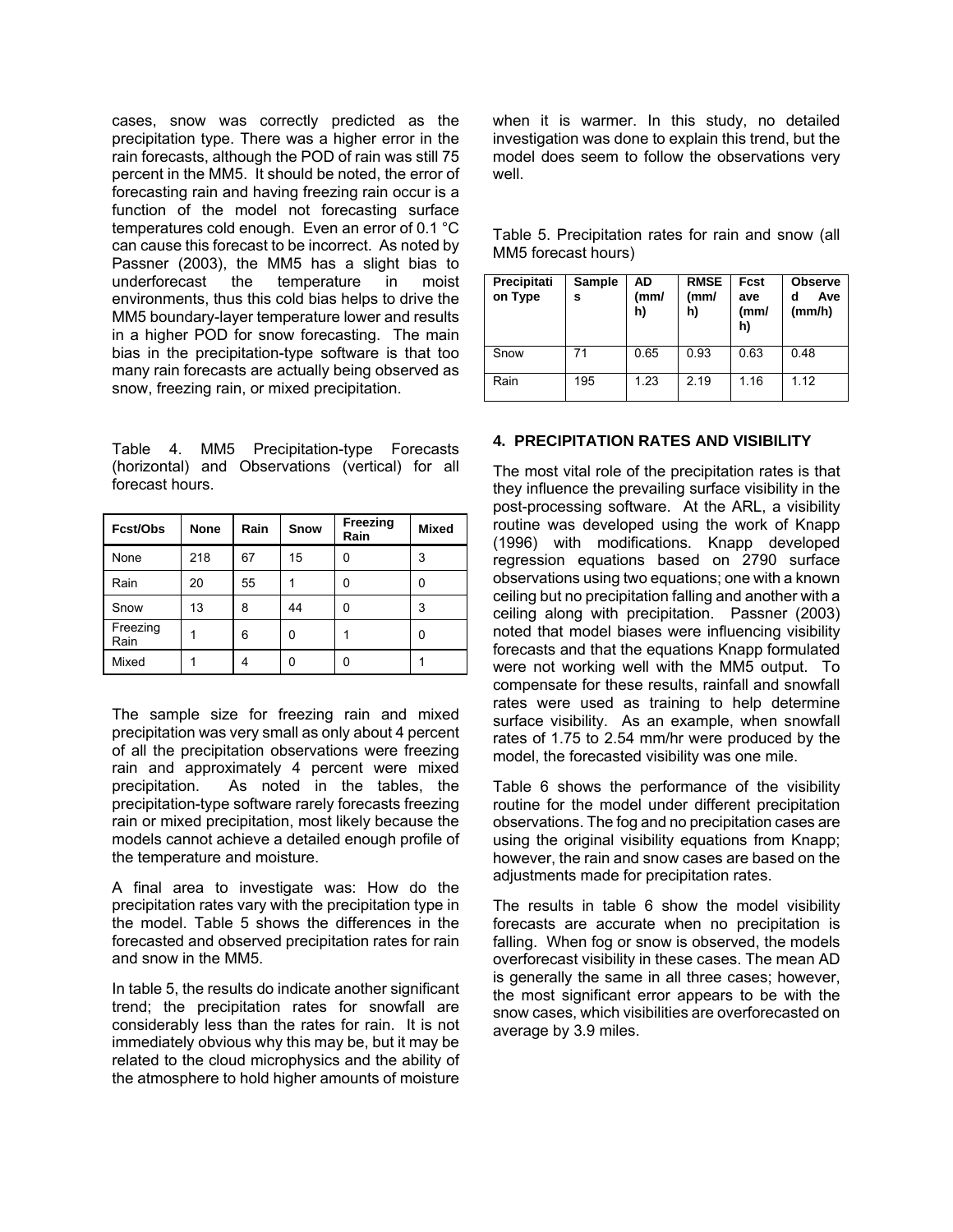Table 6. MM5 Visibility Errors Based on Observed Winter weather in 2003.

| Model/<br><b>Obstrcuctio</b><br>n | Forecast<br>Ave<br>(miles) | <b>Observed</b><br>Ave<br>(miles) |      | <b>Sample</b><br>s |
|-----------------------------------|----------------------------|-----------------------------------|------|--------------------|
| MM5 No<br>Precipitation           | 7.50                       | 9.71                              | 2.30 | 327                |
| MM5 Fog                           | 5.24                       | 3.17                              | 3.10 | 81                 |
| MM5 Rain                          | 4.96                       | 5.30                              | 2.92 | 183                |
| MM5 Snow                          | 5.52                       | 2.60                              | 3.86 | 102                |

It is also interesting to investigate how the rainfall and snowfall from the model compare to the observed general rates. Table 7 shows the ability of the model to forecast the correct precipitation rates for both rain and snow.

Table 7. Percent of forecasts and observations in each precipitation rate class

| Percent                                                   | Trace | $0.25 -$<br>0.50<br>(mm/h) | $0.50 -$<br>1.00<br>(mm/h) | $1.00 -$<br>2.00<br>(mm/h) | $2.00+$<br>(mm/h) |
|-----------------------------------------------------------|-------|----------------------------|----------------------------|----------------------------|-------------------|
| MM5 rain<br>forecast<br>(percent)                         | 40    | 11                         | 14                         | 18                         | 17                |
| Observed<br>rain rates<br>(percent)                       | 23    | 21                         | 18                         | 14                         | 24                |
| MM <sub>5</sub><br>snow<br>rates<br>forecast<br>(percent) | 51    | 21                         | 21                         | 0                          | 8                 |
| Observed<br>snow<br>rates<br>(percent)                    | 41    | 25                         | 18                         | 11                         | 5                 |

In table 7, the MM5 results are encouraging with the percentage of cases for each precipitation class. For example, in 51 percent of all snow cases the MM5 predicted a trace of snow and in 41 percent of the cases, a trace was reported at the station. The only "negative" result in the table is the rainfall case, where 40 percent of the MM5 forecasts were for a trace of rain and in 23 percent of the cases a trace was observed. The MM5 did slightly underforecast the heavier rainfall cases, but theses differences do not appear to be significant. Unfortunately, the heavy snow and rain cases are rare and do not provide a large enough sample to make confident conclusions of these data. Table 8, shows the corresponding visibility with each precipitation-rate class

Results in table 8 are somewhat inconclusive; however, the expected patterns are noted --- lighter precipitation rates result in higher visibility and heavier precipitation rates are often associated with lower visibility.

| Rates/visi<br>bility          | Tra<br>ce | $0.25 -$<br>$= 0.5$<br>0<br>(mm/<br>hr) | $0.50 -$<br>$=1.0$<br>0<br>(mm/<br>hr) | $1.00 -$<br><=2.0<br>0<br>(mm/<br>hr) | $\geq$<br>2.00<br>(mm)<br>hr) | <b>Tot</b><br>al |
|-------------------------------|-----------|-----------------------------------------|----------------------------------------|---------------------------------------|-------------------------------|------------------|
| $<$ =1 mile                   | 2         | 3                                       | 0                                      | 0                                     | 8                             | 13               |
| $\mathbf{1}$<br>$=3$<br>miles | 6         | 9                                       | 9                                      | 6                                     | 10                            | 40               |
| $3 -$<br>$\leq$ =5<br>miles   | 3         | 0                                       | 7                                      | 6                                     | 7                             | 23               |
| 5-<br>$\leq$ =7<br>miles      | 3         | 4                                       | 1                                      | 2                                     | 3                             | 13               |
| >7 miles                      | 20        | 15                                      | 9                                      | 6                                     | 8                             | 58               |
| Total                         | 34        | 31                                      | 26                                     | 20                                    | 36                            | 147              |

 Table 8. The observed rainfall rates and the observed visibility at the stations.

 As an example, when visibility is greater than seven miles, 60 percent of the precipitation rates are less than 0.50 mm/hr. When observed precipitation rates are greater than 2.00 mm/hr, 50 percent of the visibility cases are less than or equal to three miles. The large number of exceptions to these trends does indicate that prevailing visibility is not based on this one variable, the precipitation rate; but does include many other factors that work on many different meteorological scales. The synoptic weather, the mesoscale features, local terrain, proximity to water sources, and microphysics of the clouds can be factors in the observed visibility. It may be impossible for mesoscale models such as the 15-km MM5 to capture all these features; however, given the limitations of this problem the model does provide excellent guidance in the visibility problem as displayed in table 9.

The post-processed MM5 visibility routine does follow the same trends as the observations as seen in the comparison of tables 8 and tables 9. Exactly 50 percent of the cases of greater than 2.00 mm/hr precipitation rates resulted in a surface visibility less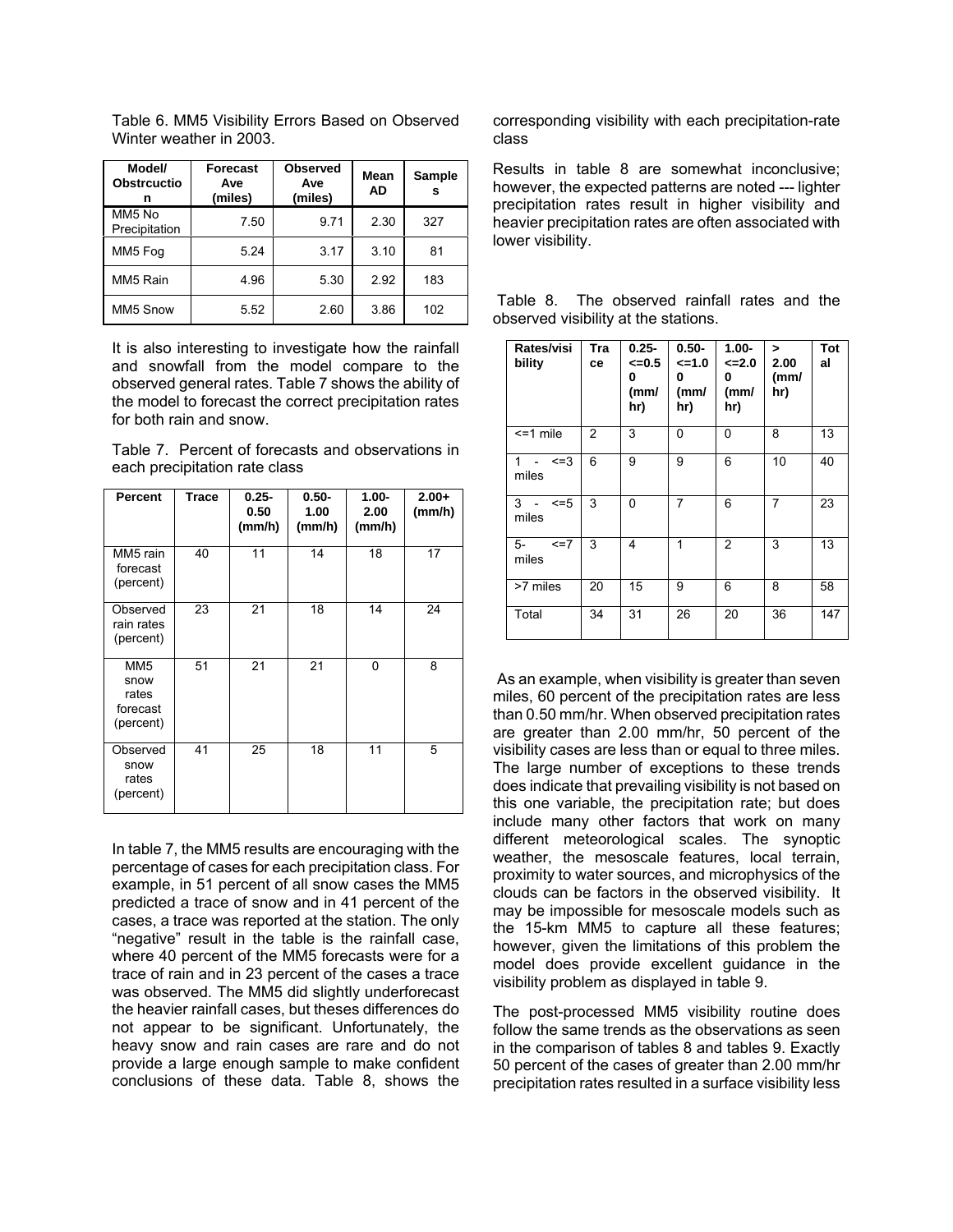than or equal to three miles, while in 78 percent of the cases where the visibility was greater than seven miles, the precipitation rates were less than 0.50 mm/hr. This pattern is also seen in the five- to seven-mile classification, where 75 percent of the cases had precipitation rates less than 0.50 mm/hr. Based on the results of table 9, it appears that the intermediate visibility of three to five miles is the most difficult class for the model and post-processed visibility software to capture. The 85 samples are spread randomly with the precipitation rates and no obvious correlation exists between the forecasted precipitation rate and forecasted visibility.

| Table 9. The MM5 forecast for each visibility class |
|-----------------------------------------------------|
| for forecasted rainfall rates.                      |

| Rates/visi<br>bility              | Tra<br>cе | $0.25 -$<br>$= 0.5$<br>0<br>(mm/<br>hr) | $0.50 -$<br><=1.0<br>0<br>(mm/<br>hr) | $1.00 -$<br>$\leq$ 2.0<br>0<br>(mm/<br>hr) | >2.00<br>(mm/<br>hr) | <b>Tot</b><br>al |
|-----------------------------------|-----------|-----------------------------------------|---------------------------------------|--------------------------------------------|----------------------|------------------|
| $<$ =1 mile                       | 4         | 1                                       | 3                                     | 2                                          | 1                    | 11               |
| $\leq$ =3<br>$\mathbf 1$<br>miles | 12        | 4                                       | 7                                     | 11                                         | 20                   | 54               |
| $3 -$<br>$\leq$ =5<br>miles       | 23        | 9                                       | 10                                    | 25                                         | 18                   | 85               |
| 5-<br>$\leq$ =7<br>miles          | 38        | 7                                       | 11                                    | 2                                          | 2                    | 60               |
| >7 miles                          | 21        | 5                                       | $\overline{2}$                        | 4                                          | 1                    | 33               |
| Total                             | 98        | 26                                      | 33                                    | 44                                         | 42                   | 243              |

## **5. CONCLUSIONS**

This study was designed to investigate the precipitation rates, precipitation amounts, and precipitation types forecasted from the MM5. A description of how precipitation is formulated in the model helps to enhance the understanding of how these factors influence the model output. In the MM5, the stratiform precipitation routine is an explicit scheme, where the scheme is activated when grid-scale saturation is reached. There is an explicit treatment of cloud water, rain water, snow, and ice along with feedback to the temperature and moisture field along with the radiation scheme. The MM5 uses the mixed-phase Reisner microphysics package, which builds upon the simple ice routine by permitting supercooled water below 0 °C and has a gradual snow melt as it falls. Additionally, unmelted snow can exist above 0 °C. The value of the mixing ratio is used in the final fall term in the MM5. This fall term is the actual precipitation that reaches the ground (Passner, 2004).

To best summarize the results of this study, table 6 (visibility and observed precipitation types) is the most significant output of this project. The results specify that the MM5 does underforecast the visibility when no precipitation is falling; although, this error is not substantial enough to require any adjustment to the visibility routine and is probably caused by the known MM5 moisture and cloud bias. The average forecast for the rain cases is precise, with a forecast average of 4.96 miles and an observation average of 5.30 miles. The discussion in section 4 does prove that the MM5 and visibility routine work well when rain is observed. However, when fog is observed and when snow is observed, the forecasts for visibility are too high, even if the RMSE does not change dramatically. Based on results in this study, the MM5 does "detect" rain 82 percent of the time, and thus provides a signal that visibility is reduced because of the rainfall. The precipitation-type routine does an excellent job of determining when snow is falling but the visibility routine is not adjusting well to the normally lower precipitation rates and lower visibility for snowfall. The model biases are well noted when snow is observed and a larger error might be expected due to the wide variation of ice-crystal size, cloud nuclei, and water ratio for the crystals which are part of the Resneir mixed phase routine. Since this may be a limitation of the current understanding of cloud properties the best approach to improve this problem is to adjust the visibility routine to accept lower values even if precipitation rates are lower in snow and relative humidity values are high in fog cases. It has been observed that in 74 percent of snow cases the visibility is less than two miles, thus the post-processor should be adjusted so that this model bias can be accounted for. Future steps will be taken to make these adjustments and validate how much improvement is recorded.

# **REFERENCES**

Dudhia, J., 1993: A Non-hydrostatic Version of the Penn State/NCAR Mesoscale Model: Validation Tests and Simulation of an Atlantic Cyclone and Cold Front. *Monthly Weather Review*, **121**, 1493-1513.

Dudhia, J., 2003: Personal Communications.